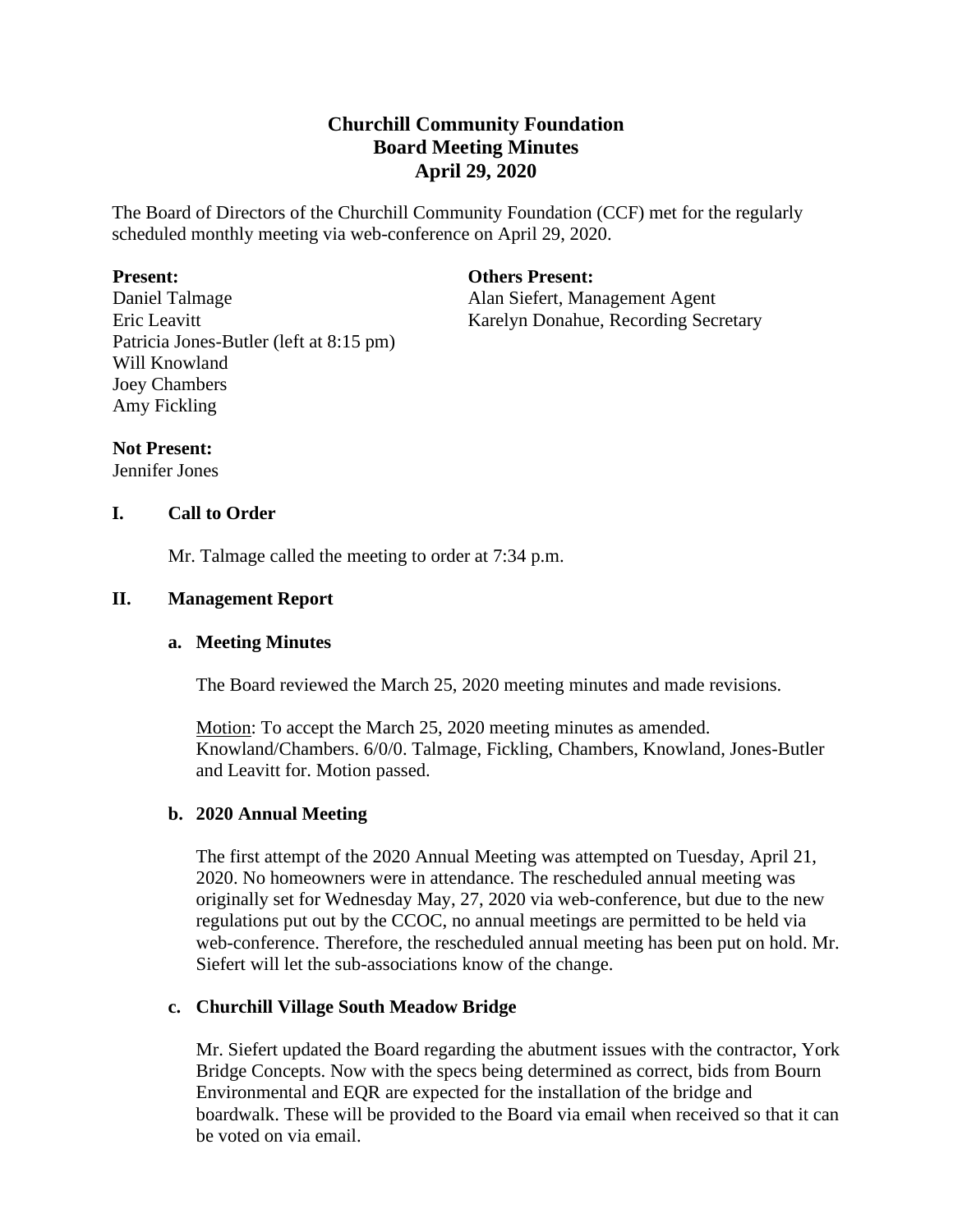# **d. Churchill East Village Stream/Grant**

Mr. Siefert updated the Board that the stream restoration contract with Bourn Environmental has been finalized. He also reported that the last permit for the flood plain still has not been received, most likely due to the quarantine situation. However, Bourn Environmental is ready to begin work and is slated to start on May 4, 2020. Unfortunately, they will only be able to do markings until the last permit has been received.

# **e. Path Repairs**

Mr. Siefert reported that the paving that was pushed from last fall to this spring has not been started. Several new areas have been added to the list of repairs and the proposal has increased by \$5,000, bringing the total to \$44,000. For more cost effectiveness, the contractor suggested that a full 2" overlay be completed and a proposal for \$68,811 was provided. The Board discussed both of these options.

Motion: To accept the proposal from Finley Asphalt for the complete overlay of the asphalt path for \$68,811 in lieu of the existing contract with them for the asphalt patching that was approved on July 31, 2019.

Leavitt/Jones-Butler. 6/0/0. Talmage, Fickling, Chambers, Knowland, Jones-Butler and Leavitt for. Motion passed.

This contract will include the grinding down of asphalt where needed, but will not include any base repair that may be needed; therefore, additional costs are expected. However, these repairs should be minimal.

#### **f. Operating Checklist/Pending Projects**

The Board reviewed the operating checklist and pending projects with Mr. Siefert.

## **III. Old Business**

#### **a. Feeding Water Fowl**

It was reported that the homeowner is still feeding the geese and ducks. The Foundation still needs to put out 2-3 "Do Not Feed Water Fowl" signs and may need to consider putting up fencing at some point if the feeding continues.

#### **IV. New Business**

#### **a. Nesting Boxes**

Mr. Knowland asked that the cleaning of the wood duck and owl nesting boxes be added to the Annual Maintenance Schedule. Also, the possibility of adding nesting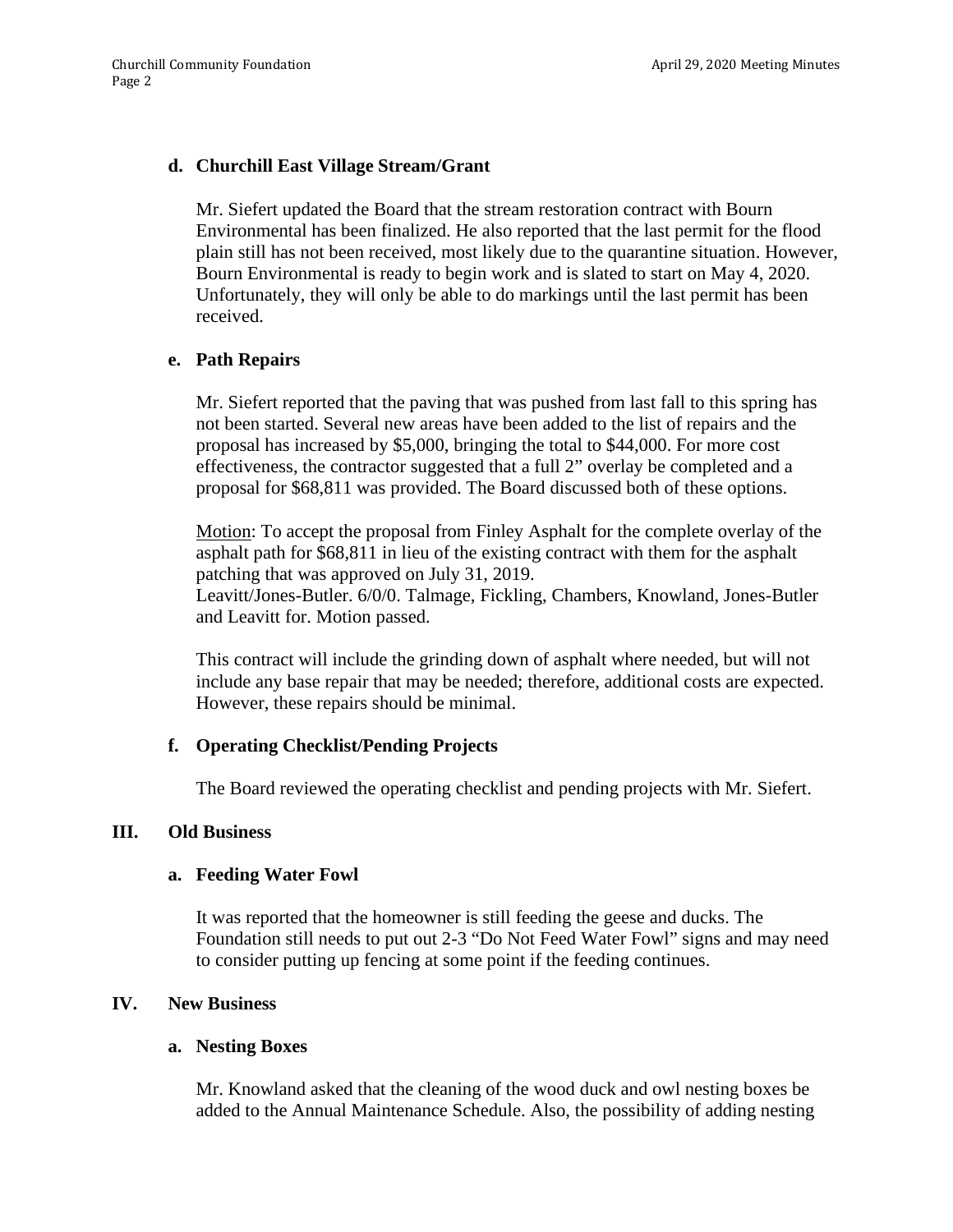material should be researched. This should be added to be completed during the winter months.

# **V. Next Meeting**

The next meeting of the Board of Directors for the Churchill Community Foundation will be Wednesday, May 27, 2020 at 7:30 p.m. at the Waters Landing Community Center or via web-conferencing depending on then current Maryland and CDC recommendations.

# **VI. Adjournment**

Motion: To adjourn the April 29, 2020 Board meeting at 8:20 pm. Knowland/Chambers. 5/0/0. Talmage, Fickling, Chambers, Knowland and Leavitt for. Motion passed.